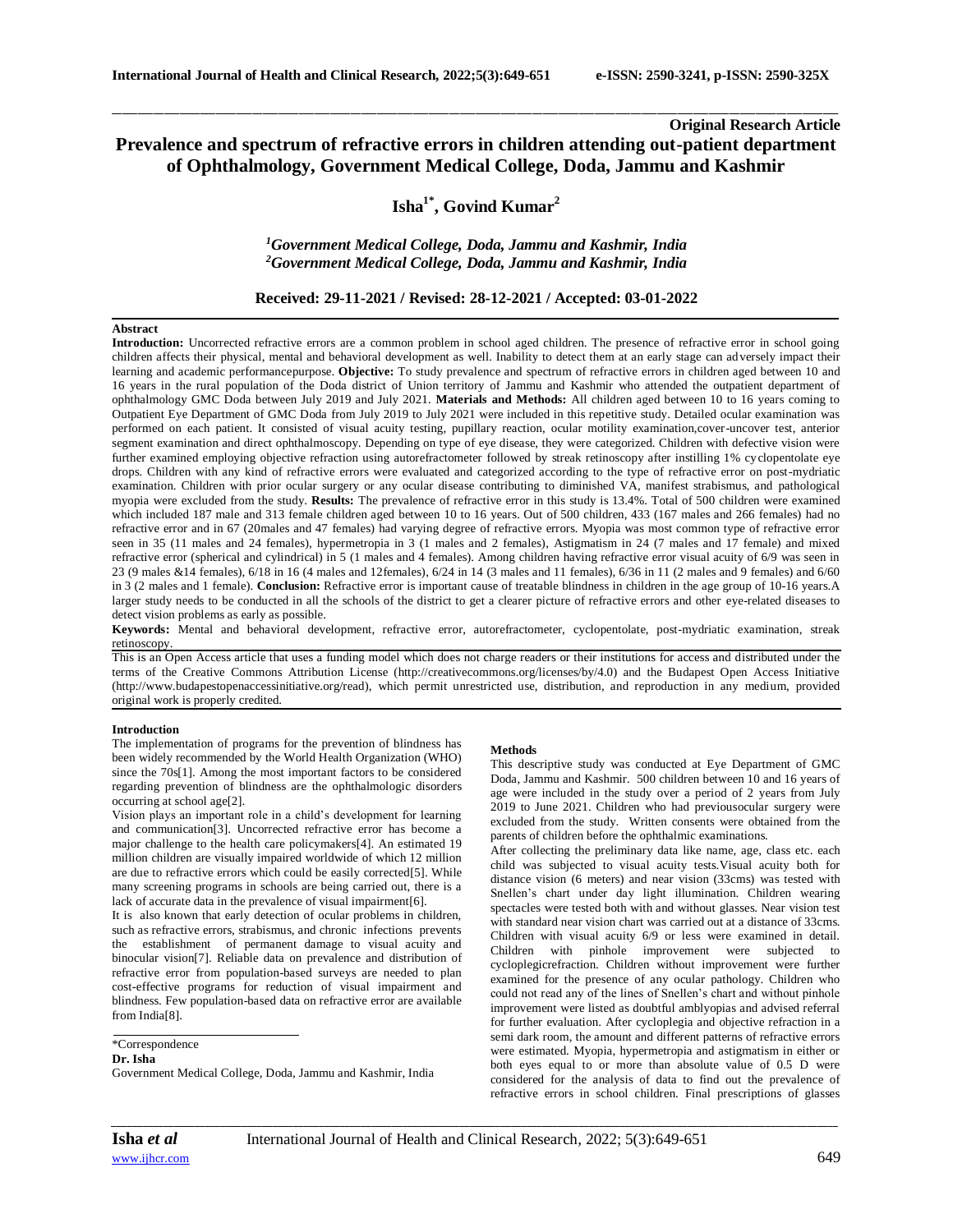\_\_\_\_\_\_\_\_\_\_\_\_\_\_\_\_\_\_\_\_\_\_\_\_\_\_\_\_\_\_\_\_\_\_\_\_\_\_\_\_\_\_\_\_\_\_\_\_\_\_\_\_\_\_\_\_\_\_\_\_\_\_\_\_\_\_\_\_\_\_\_\_\_\_\_\_\_\_\_\_\_\_\_\_\_\_\_\_\_\_\_\_\_\_\_\_\_\_\_\_\_\_\_\_\_\_\_\_\_\_\_\_\_\_\_\_\_\_\_\_\_\_\_\_\_\_\_\_\_\_\_\_\_\_\_\_\_\_\_\_ were given to those children with significant refractive error, after refinement of subjectively verified readings. **Results**

Table 1 shows the age distribution of the 500 children who were screened. Out of 500 children313 were females and 187 were males.

| Table 1:Age distribution |        |      |              |  |  |
|--------------------------|--------|------|--------------|--|--|
| Age groups               | Female | Male | <b>Total</b> |  |  |
| $10-12$                  | 77     | 63   | 140          |  |  |
| $13 - 14$                | 132    | 48   | 180          |  |  |
| $15-16$                  | 104    | 76   | 180          |  |  |
| <b>Total</b>             | 313    | 187  | 500          |  |  |

Table 2 shows the visual acuity of all the children. It is seen that out of 500 children 433 (266females and 167males) showed normal visual acuity of 6/6 and 67 (47 females and 20males) showed subnormal visual acuity on snellen acuity chart at a distance of 6 meters. 23 children (14females and 9males) had visual acuity of 6/9, 16 (12females and 4 males) had 6/18, 14 (11 females and 3males) had 6/24, 11 (9 females and 2males) had 6/36 and 3 (1 female and 2males) had visual acuity of 6/60. No child had visual acuity of less than 6/60.

| <b>Table 2: Visual acuity of Children</b> |               |                |              |  |  |  |
|-------------------------------------------|---------------|----------------|--------------|--|--|--|
| <b>Visual acuity</b>                      | <b>Female</b> | Male           | <b>Total</b> |  |  |  |
| 6/6                                       | 266           | 167            | 433          |  |  |  |
| 6/9                                       | 14            |                | 23           |  |  |  |
| 6/18                                      | 12            |                | 16           |  |  |  |
| 6/24                                      | 11            | 3              | 14           |  |  |  |
| 6/36                                      |               | $\mathfrak{D}$ | 11           |  |  |  |
| 6/60                                      |               | 2              | $\mathbf{R}$ |  |  |  |
| <b>Total</b>                              | 313           | 187            | 500          |  |  |  |

Table 3 shows spectrum of refractive errors seen. Myopia was the most common refractive error seen in 35 (24 females and 11males) followed by astigmatism in 24 (17 females and 7males), mixed spherical and cylindrical error in 5 (4females and 1 male) and hypermetropia in 3 (2 females and 1 male).

| <b>Table3: Spectrum of Refractive errors</b> |               |      |              |  |  |  |
|----------------------------------------------|---------------|------|--------------|--|--|--|
| Type                                         | <b>Female</b> | Male | <b>Total</b> |  |  |  |
| Myopia                                       |               |      | 35           |  |  |  |
| Astigmatism                                  |               |      |              |  |  |  |
| Hyperopia                                    |               |      |              |  |  |  |
| Mixed spherical and cylindrical error        |               |      |              |  |  |  |
| Total                                        |               | 20   |              |  |  |  |

#### **Discussion**

This study was designed to find out the frequency of various refractive errors among children with visual impairment. The reason for not conducting population based survey ware limited resources, time requires to reduce adequate cycloplegia, and non-availability of hand held auto-refractor.

The total prevalence of refractive errors was found to be 13.4% (myopia 7%, astigmatism 4.8%, mixed spherical and cylindrical error 1% and hyperopia 0.6%). Myopia was the most common refractive error (31.1%) followed by astigmatism (29.4%), and hyperopia (2.6%) being the least and many studies have reported similar results[9-14]. In our study it was found that 313(62.6%) patients were female while 187 (37.4%) were male. These results are consistent with the multicountry survey of refractive error in children in China[15], Chile[16] and Nepal[17] where both myopia and hyperopia were significantly higher in females than males.

The prevalence of refractive error of 13.4% in our study is higher than the percentage of refractive error in China[15] 11.3%, in Chile[16] 9.8%, in Southern Ethopia[18] 11.8%, in Tanzania[19] 6.1%, in Turkey[20] 11% and Baltimore[21] 8.2%.

Studies carried out in schools for blind have also reported blindness due to refractive error. For example uncorrected myopia and aphakia were responsible for 3% of blindness among blind school children in Zimbabawe[22]. While uncorrected aphakia and amblyopia were responsible for 5.1% of blindness among blind school children in India[23]. Strategies such as vision screening programmes need to be implemented on a large scale to detect individuals suffering from visual impairment. Most of this impairment is caused by refractive error, for which treatment is simple, effective, and inexpensive. Sufficient numbers of personnel to perform reasonable quality of refraction need to be trained in developing countries. Provision of good-quality and affordable spectacles should be an integral part of the vision-screening program. An attempt should be made to include

all school-aged children, not just school-attending children, because many of the children in developing countries do not attend schools.

#### **Conclusion**

This study showed that the uncorrected refractive error is a problem among children accounting for major portion of eye diseases. Myopia was the most common problem. Treatment for refractive errors is perhaps the simplest and most effective form of eye care. A larger study needs to be conducted in all the schools of the district to get a clearer picture of refractive errors and other eye-related diseases to detect vision problems as early as possible.

#### **References**

- 1. The right to see. WHO Advisory Group urges massive support for prevention of blindness. Rev IntTrachPatholOcul Trop Subtrop 1978;55:141-1.
- 2. Temporini ER, Kara-José N. Níveis de prevenção de problemas oftalmológicos: propostas de investigação. Arq Bras Oftalmol 1995;58:189-92.
- 3. Gilbert C, Jugnoo SR, Graham EQ. Visual impairment and blindness in childrenGordon JJ, Darwin CM, Robert AW, Sheila KW The Epidemiology of Eye Diseases.2nd ed London Arnold 2003:260–83.
- 4. Pascolini D, Mariotti SP. Global estimates of visual impairment: 2010 Br J Ophthalmol. 2012;96:614–8.
- 5. Resnikoff S, Pascolini D, Mariotti SP, Pokharel GP. Global magnitude of visual impairment caused by uncorrected refractive errors in 2004 Bull World Health Organ. 2008;86:63– 70.
- 6. Ipe A, Shibu P, Skariah R. Prevalence of refractive errors and the extent of correction possible with conservative methods, among patients visiting a tertiary care hospital in South Kerala Age. 2016;6:16–45.